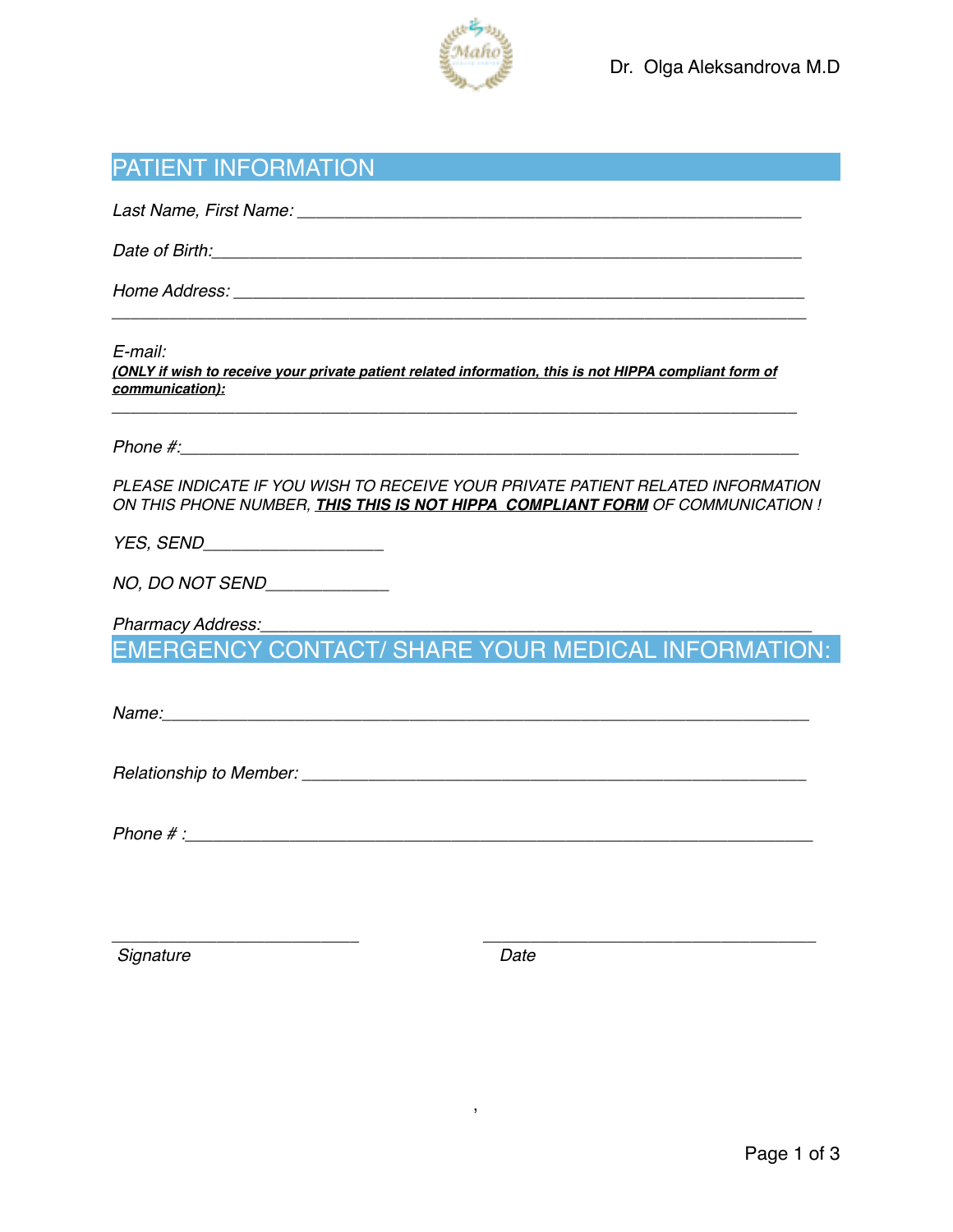ACKNOWLEDGEMENT OF RECEIPT OF NOTICE OF PRIVACY PRACTICES

I acknowledge that I have received a copy of Provider's Notice of Privacy Practices with the effective date of 01/01/2020.

Signature of Patient/Patient Representative

Date

Relationship to Patient